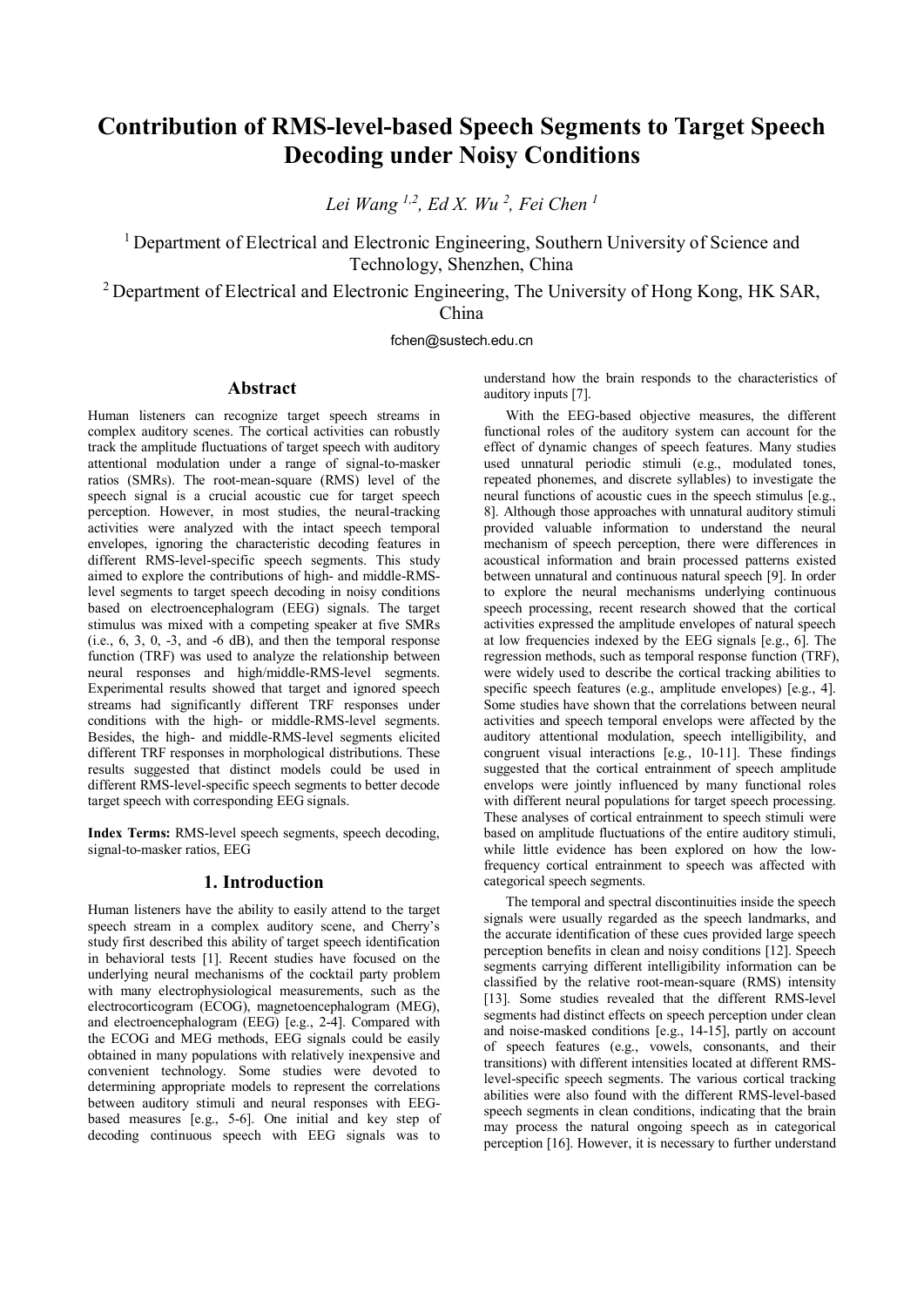

Figure 1. *A. The original speech of an example sentence. B. Relative root-mean-square (RMS) energy representations. The*  boundaries of different RMS-level segments were presented with the dashed lines. C. The sentence including only high-RMS-level *segments. D. The sentence including only middle-RMS-level segments.* 

the contribution of different RMS-level-specific speech segments to the target speech perception under conditions with various signal-to-masker ratios (SMRs).

The aim of this work was to investigate the contribution of high- and middle-RMS-level segments to target speech processing in different SMR conditions based on neural tracking activities. Since the TRF responses can analyze the cortical entrainments to speech envelope fluctuations at low frequencies, they were used in this study for evaluating the cortical responses to either high- or middle-RMS-level segments under 6, 3, 0, -3, and -6 dB SMRs. This work hypothesized that high- and middle-RMS-level segments yielded distinct relationships with low-frequency cortical oscillations reflected by the different morphological TRF responses. The target speech streams could evoke a larger TRF response than the ignored speech streams under conditions with high- or middle-RMS-level segments in a range of SMR conditions.

#### 2. Methods

#### 2.1. Participants

Twenty (12 males and 8 females, aged from 18 to 27 years) participants took part in this experiment. All participants had normal-hearing abilities (i.e., pure-tone threshold less than 25 dB at 125–8000 Hz). All subjects were native speakers of Mandarin Chinese and gave informed written consent prior to their participations. The experimental procedures were approved by the Institution's Ethical Review Board of Southern University of Science and Technology.

#### 2.2. Stimuli and experimental procedure

The stimuli used in this work were Maupassant's short fiction passages translated to Mandarin Chinese. Two of the four passages were read by a female speaker and the other two passages were read by a male speaker. To generate the auditory stimulus in each trial, the passages were divided into around 60-sec segments, with silent gaps less than 0.5 s. Mixed speech was formed with two speech streams from speakers of different genders. The RMS level of target speech was fixed, and the ignored speech was either the same or 6 dB, 3dB stronger/weaker than the target stream to form the 6, 3, 0, -3, and -6 dB SMRs.

The whole experiment was conducted in a double-walled acoustically shielded room. All auditory stimuli at a sampling rate of 16 kHz were presented bilaterally via headphones at 65 dB SPL using the software E-prime 2 [17]. All subjects were sat at a comfortable chair and looked at a fixation point on a computer screen. Each subject listened to a total of 100 trials at five SMR conditions, and each auditory stimulus only presented once. Prior to each block, a reminder was displayed on screen to direct the participant to focus on the female or the male speaker. Five trials with the same SMR were included in a block, followed by a three-minute break before the next block. During each break, the experimenter told participants the main idea of each block to avoid the effect of previous auditory stimuli on the next experimental trials.

#### 2.3. Data analyses

Scalp EEG signals were recorded from 64 channels, with the sampling rate at 500 Hz. The extended 10-20 system was used to place scalp electrodes, with two additional reference electrodes at the bilateral mastoids. The electrode attached at the nose tip was served as the reference channel. Two electrodes placed above and below the left eye were used to measure the electrooculography (EOG) signals. All electrode impedances were kept under 5 kΩ. Participants were demanded to reduce body movements to avoid motion artifacts.

EEGLAB toolbox was implemented to process the offline EEG signals [18]. EEG data was digitally filtered from 1 to 50 Hz using a 4th-order Butterworth filter in both forwards and reversed directions to remove phase shifts. A 60-sec window was used to separate the filtered data into epochs, and each epoch included the whole duration of a trial. The independent component analysis was then conducted to remove the typical artificial components, such as the eye blinks, heartbeats and EOG. Subsequently, a 150th order zero-phase finite impulse filter was performed to digitally filter the continuous EEG data from 2 to 8 Hz, as cortical responses were phase-locked to speech envelopes in this low-frequency range.

The speech envelopes that represented the amplitude fluctuations at the low-frequency (i.e., 2–8Hz) were used in this study at the high- and middle-RMS-level speech segments. First, the sentences were divided into short-term segments using the Hamming windows with 16-ms block size and 50% overlap between adjacent windows. Then, the relative RMSlevel was conducted to compute and classify the signal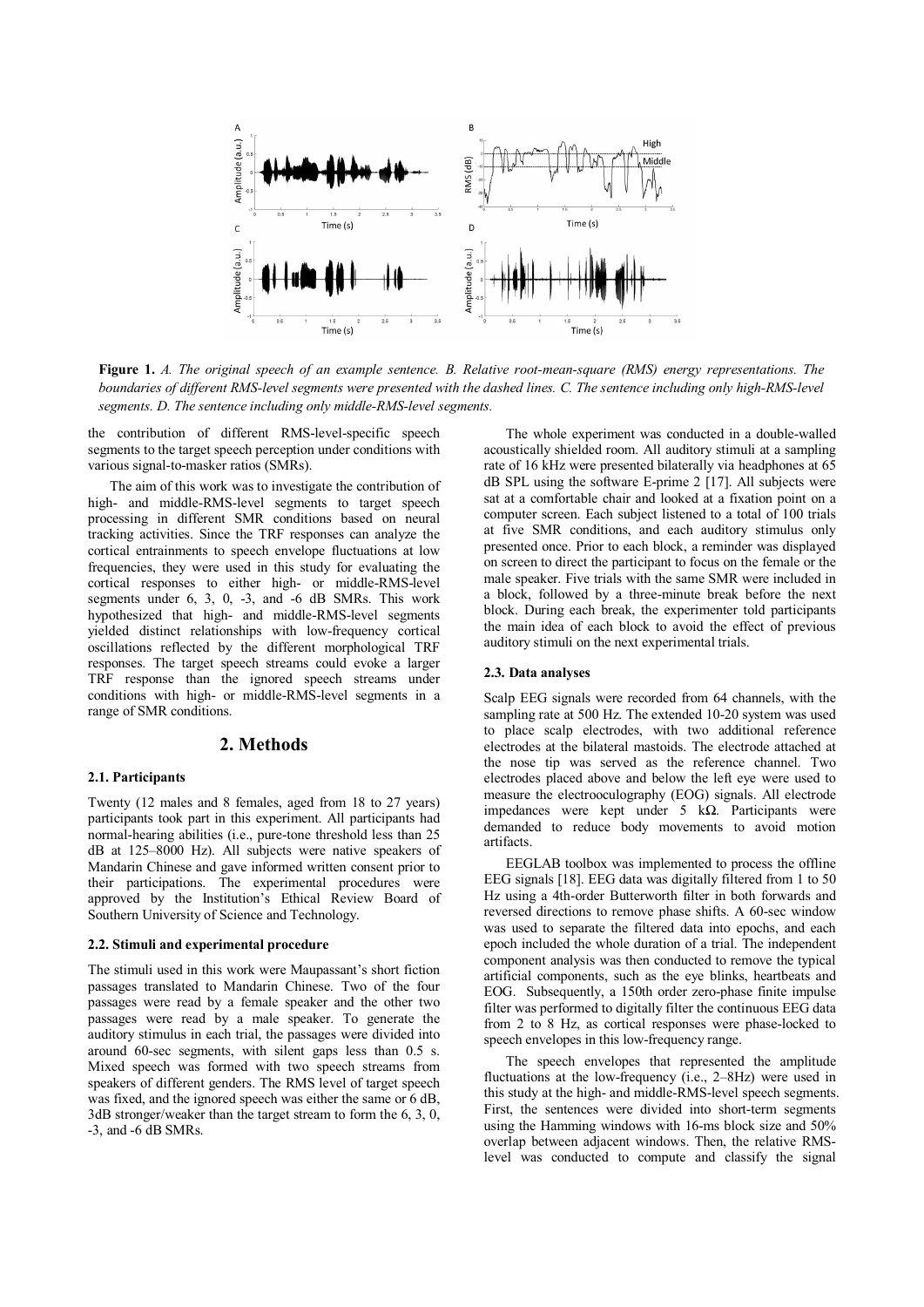



Figure 2. *A. Temporal response function (TRF) responses with high-RMS-level segments in different SMR conditions. B. TRF responses with middle-RMS-level segments in five SMRs. C. Topological distributions of TRF responses with high-RMS-level segments at three typical deflections. D. Topological TRF distributions with middle-RMS-level segments at a positive deflection.* 

intensity in each windowed segment. As previous studies suggested [e.g., 14-15], the high-RMS-level segments were defined as the segments at and above the RMS level of the whole utterance (i.e.,  $>0$  dB in Fig. 1 C), while middle-RMSlevel segments were the segments between 0 dB and -10 dB of the RMS level of the whole sentences (see Figure. 1 D). Figure 1 shows an original sentence and its high- and middle-RMS-level speech segments. Subsequently, the temporal envelopes of high- and middle-RMS-level segments were calculated by taking the absolute values of the Hilbert transform. Both the speech temporal envelopes and processed EEG signals were down sampled to 100 Hz, in order to reduce subsequent processing time.

The forward TRF model was used to measure the correlations between cortical tracking activities and natural speech stimuli at the high- or middle-RMS-level segments based on the description in the mTRF toolbox [18]. The regression procedure can be presented by the following function:

$$
r(t,n) = \sum_{\tau} w(\tau,n) * s(t-\tau) + \varepsilon(t,n) \tag{1}
$$

where  $w(\tau, n)$  described the TRF responses for a specified range of time lags,  $\tau$ , at the EEG electrode,  $n$ , to the auditory stimulus envelopes,  $s(t)$ , at the instantaneous time, and  $\varepsilon(t, n)$ is the residual response at channel  $n$ . The estimated neural response  $r(t, n)$  was calculated by a convolution of the stimulus envelopes s(t) with the specific TRF responses



Figure 3. *The TRF waveforms to target and ignored speech streams calculated with high-RMS-level segments (left) and middle-RMS-level-segments (right) at five SMR conditions. The grey boxes show the time intervals of typical TRF responses.*

 $w(\tau, n)$  at channel  $n$ . A leave-one-out cross validation approach was implemented to find the optimal ridge regression parameters by minimizing the mean-squared error between the original and estimated EEG responses. The grandaveraged TRF responses to high- and middle-RMS-level segments were computed across subjects in each SMR condition. The averaged TRF responses across active channels were calculated between -100 and 600 ms time lags. The topological distributions of TRF responses were displayed in typical time intervals corresponding to high- or middle-RMSlevel segments. Furthermore, the TRF responses to the target and ignored speech streams were analyzed under the five SMR conditions with high- and middle-RMS-level segments, respectively.

#### 3. Results

Figures 2 A and B display the grand averaged TRF responses across subjects at the electrodes located at the fronto-central regions. The topological distributions of high- and middle-RMS-level speech segments are shown in Figures 2 C and D with the active electrodes marked by black points under the five SMRs (i.e., 6, 3, 0, -3, and -6 dB). The grey windows present the time intervals of TRF responses with different TRF responses between target and ignored speech streams in highand middle-RMS-level segments. Two positive deflections (i.e., 80–110 ms, and 230–300 ms) and a negative deflection (i.e., 150–180 ms) are used to show the TRF responses with high-RMS-level segments. The typical TRF responses of middle-RMS-level segments are displayed with a positive deflection from 100 to 200 ms time lags. Figure 3 shows the TRF response to target and ignored speech streams in highand middle-RMS-level speech segments under five SMR conditions. TRF amplitudes and latencies under the significant time intervals were analyzed with high- and middle-RMSlevel segments using the one-way repeated-measures analysis of variance.

## 3.1. Effect of different SMRs

As shown in Figure 2, with high-RMS-level segments, there are significant TRF amplitude differences at the first negative deflection (F  $(4, 76) = 5.162$ ,  $p < 0.001$ ) and the second positive deflection (F  $(4, 76) = 4.175$ ,  $p = 0.004$ ) in the five SMR conditions. Besides, the TRF latency shows a significant